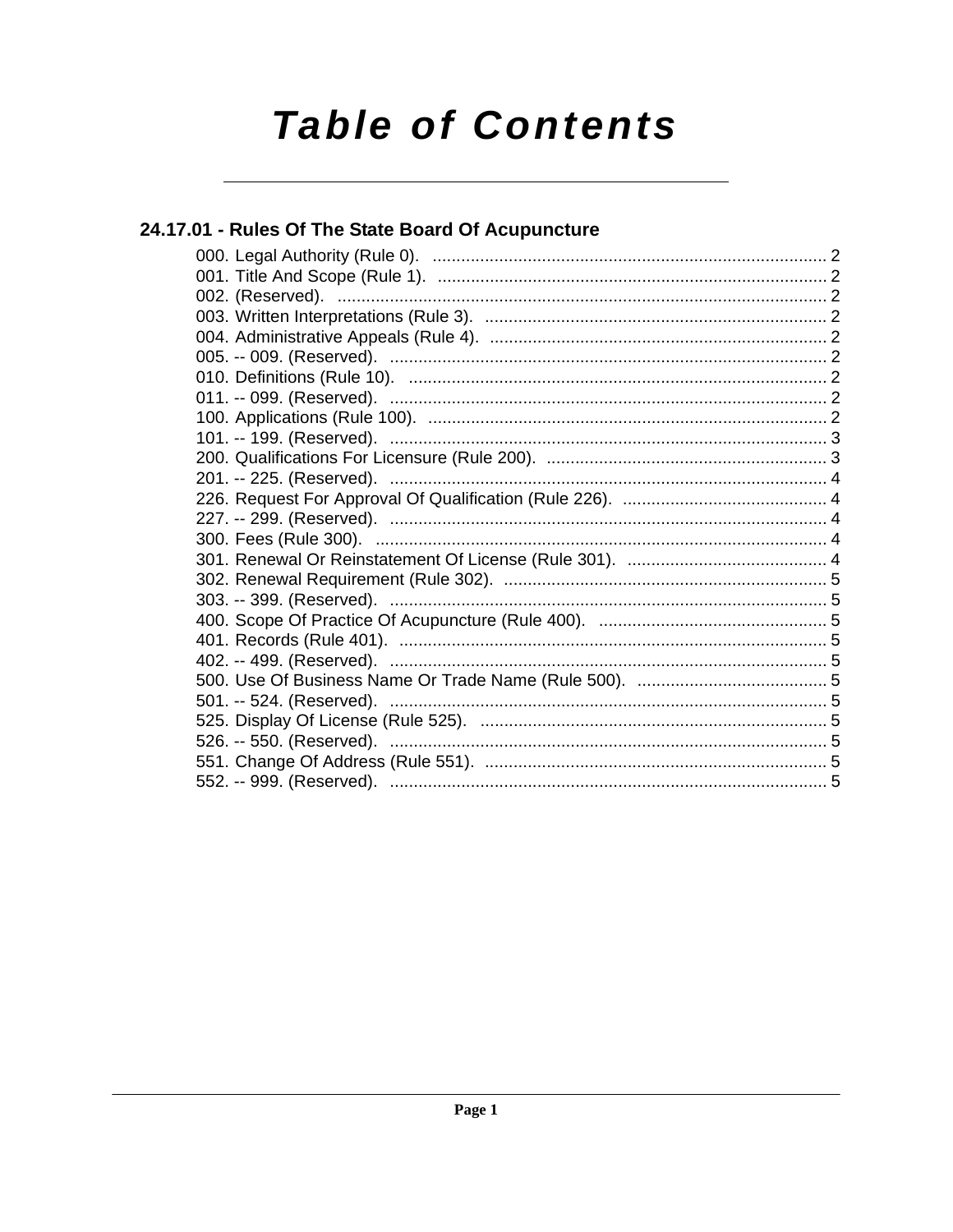#### **IDAPA 24 TITLE 17 Chapter 01**

## **24.17.01 - RULES OF THE STATE BOARD OF ACUPUNCTURE**

#### <span id="page-1-1"></span><span id="page-1-0"></span>**000. LEGAL AUTHORITY (Rule 0).**

These rules are hereby prescribed and established pursuant to the authority vested in the State Board of Acupuncture by the provisions of Section 54-4705, Idaho Code. (3-10-00)

#### <span id="page-1-2"></span>**001. TITLE AND SCOPE (Rule 1).**

**01. Title**. These rules shall be cited as IDAPA 24.17.01, "Rules of the State Board of Acupuncture".

(3-10-00)

**02.** Scope. These rules review and establish the minimum requirements for licensure/certification of turists. (3-10-00) acupuncturists.

#### <span id="page-1-3"></span>**002. (RESERVED).**

#### <span id="page-1-4"></span>**003. WRITTEN INTERPRETATIONS (Rule 3).**

The Board may, from time to time, issue written statements pertaining to the interpretation of the rules of this chapter. Such interpretations, if any, shall be available for public inspection and copying, at cost, in the main office of the Bureau of Occupational Licenses. (3-10-00)

#### <span id="page-1-5"></span>**004. ADMINISTRATIVE APPEALS (Rule 4).**

Administrative Appeals shall be governed by the Administrative Procedure Act, Title 67, Chapter 52, Idaho Code. (3-10-00)

<span id="page-1-6"></span>**005. -- 009. (RESERVED).**

#### <span id="page-1-7"></span>**010. DEFINITIONS (Rule 10).**

<span id="page-1-15"></span><span id="page-1-12"></span><span id="page-1-11"></span>**01. Board**. The State Board of Acupuncture as prescribed in Section 54-4704, Idaho Code.

(3-10-00)

**02. Technician Certificate**. The category of license granted to a qualified applicant for Acupuncture an pursuant to Section 54-4708. Idaho Code, and other Board approved criteria. (3-10-00) Technician pursuant to Section 54-4708, Idaho Code, and other Board approved criteria.

**03. Certification**. The category of license granted to a qualified applicant who meets the requirements for full or associate membership of the American Academy of Medical Acupuncture, or fellowship of the International Academy of Medical Acupuncture, Inc. and other Board approved criteria pursuant to Sections 54-4703 and 54-4707, Idaho Code.

**04. License**. Any license, certification or technician certificate issued to a qualified applicant pursuant to IDAPA 24.17.01, "Rules of the State Board of Acupuncture," promulgated by the Board, permitting said applicant<br>to practice acupuncture in the state of Idaho. to practice acupuncture in the state of Idaho.

<span id="page-1-14"></span>**05. Practitioner**. A person to whom a license, certification or technician certificate has been issued to these rules. (3-10-00) pursuant to these rules.

<span id="page-1-13"></span>**06. Licensure/Licensed**. The category of license granted to a qualified applicant who meets NCCAOM (National Certification Commission for Acupuncture and Oriental Medicine) eligibility criteria, and other Board approved criteria pursuant to Sections 54-4703 and 54-4706, Idaho Code. (3-10-00)

#### <span id="page-1-8"></span>**011. -- 099. (RESERVED).**

#### <span id="page-1-10"></span><span id="page-1-9"></span>**100. APPLICATIONS (Rule 100).**

Applications for licensure, certification and technician certificate shall be on forms to be prepared and approved by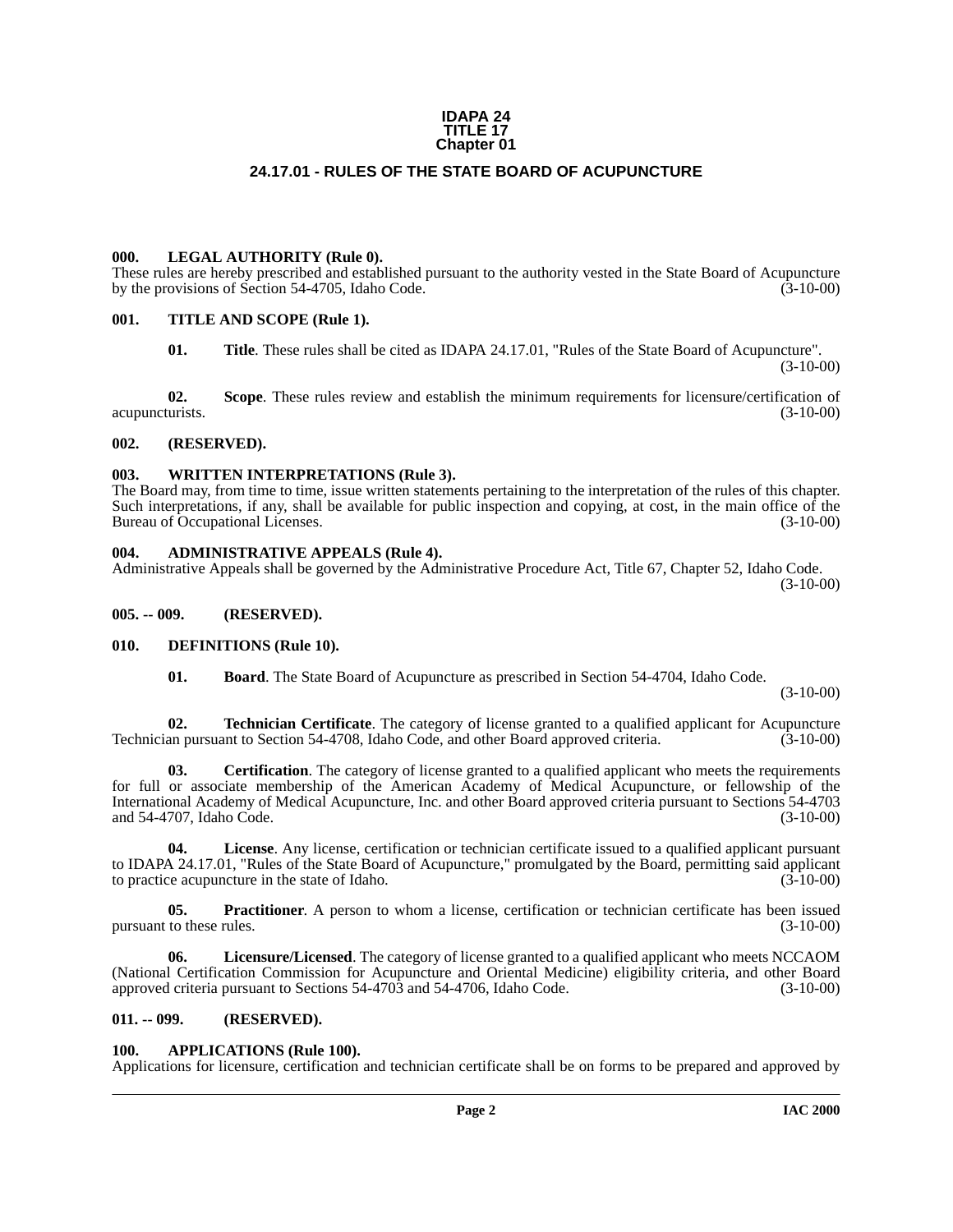the Board.  $(3-10-00)$ 

#### <span id="page-2-0"></span>**101. -- 199. (RESERVED).**

#### <span id="page-2-1"></span>**200. QUALIFICATIONS FOR LICENSURE (Rule 200).**

<span id="page-2-5"></span><span id="page-2-2"></span>**01. Requirements For Licensure**. Applicants for licensure shall meet the following requirements: (3-10-00)

a. Submittal of a complete application and fee. (3-10-00)

b. For July 1, 1999, through June 30, 2000, qualification for NCCAOM eligibility criteria for certification. (3-10-00) certification. (3-10-00)

c. After July 1, 2000, qualification for NCCAOM eligibility criteria for acupuncture certification; or (3-10-00)

i. Similar requirements as approved by the Board; and (3-10-00)

ii. Demonstrated successful completion of an acupuncture internship, or other equivalent experience as approved by the Board; and (3-10-00)

iii. Received a passing grade on an NCCAOM Acupuncture certification examination; or (3-10-00)

iv. Other demonstration of proficiency as uniformly required by the Board for other similarly qualified<br>(3-10-00) (3-10-00) applicants for certification.

**02. Requirements For Certification**. Applicants for certification shall meet the following ents: (3-10-00) requirements:

<span id="page-2-4"></span>a. Submittal of a complete application and fee. (3-10-00)

b. For July 1, 1999, through June 30, 2000, full or associate membership of the American Academy of Acupuncture or fellowship of the International Academy of Medical Acupuncture, Inc.; or (3-10-00) Medical Acupuncture or fellowship of the International Academy of Medical Acupuncture, Inc.; or

i. Such other comparable requirements as approved by the Board; (3-10-00)

c. After July 1, 2000, full membership of the American Academy of Medical Acupuncture or fellowship of the International Academy of Medical Acupuncture, Inc.; or (3-10-00)

i. Such other comparable requirements as approved by the Board; and (3-10-00)

<span id="page-2-3"></span>ii. Received a passing grade on an examination; or (3-10-00)

iii. Other demonstration of proficiency as uniformly required by the Board for other similarly qualified<br>(3-10-00) (3-10-00) applicants for certification.

**03.** Requirements For Acupuncture Technician Certificate. Applicants for Acupuncture technician te shall meet the following requirements: (3-10-00) Certificate shall meet the following requirements:

a. Submittal of a complete application and fee. (3-10-00)

b. Successful completion of the requirements for clinical technician certificate from the International Academy of Medical Acupuncture, Inc.; or (3-10-00)

i. Such other comparable requirements as are approved by the Board; and (3-10-00)

ii. Successful completion of a clean or sterile needle technique course approved by the Board; and (3-10-00)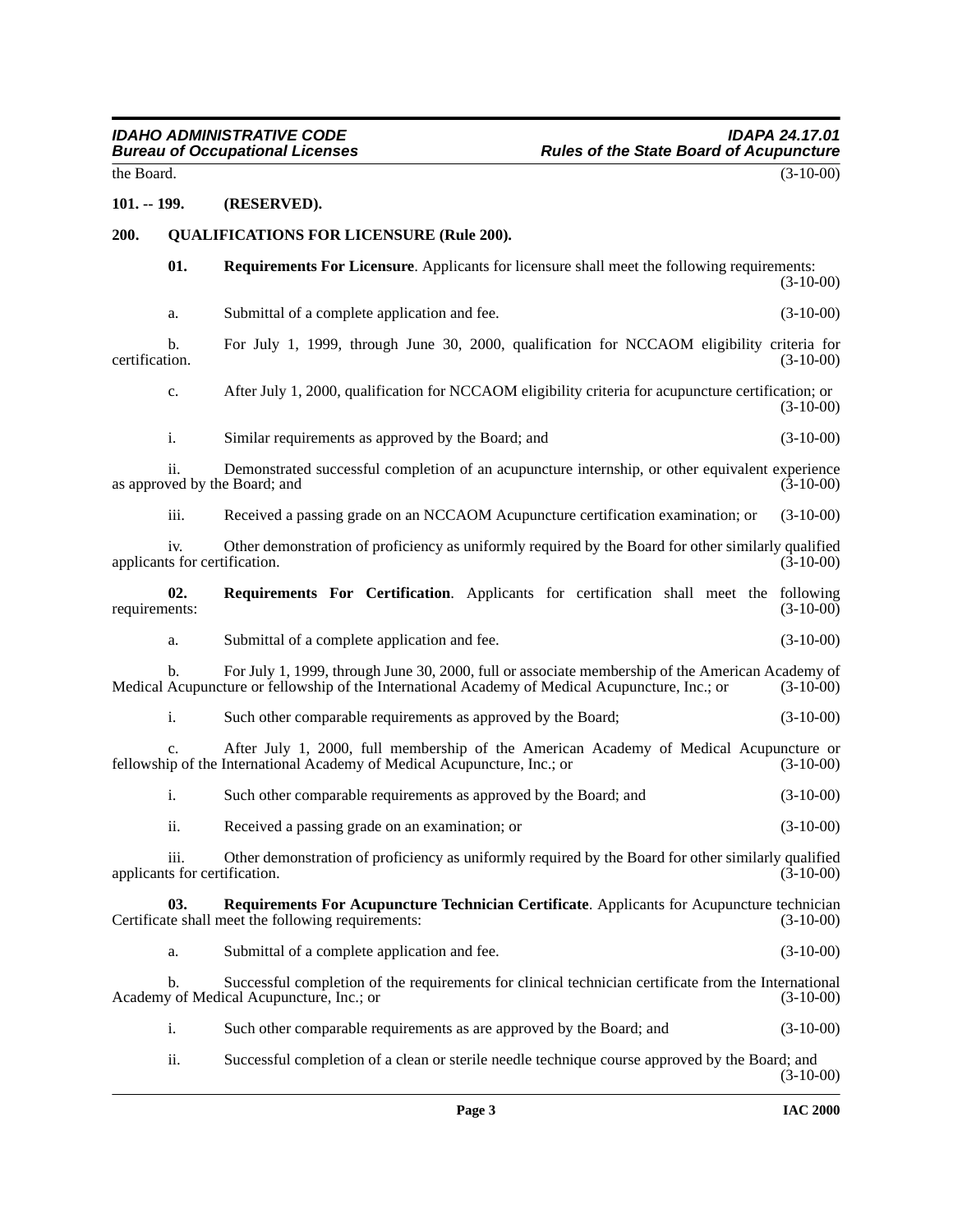iii. Receipt of a passing grade on an examination leading to an Acupuncture Technician Certificate, or other demonstration of proficiency as may be uniformly required for other similarly qualified applicants as approved by the Board.

## <span id="page-3-0"></span>**201. -- 225. (RESERVED).**

## <span id="page-3-14"></span><span id="page-3-1"></span>**226. REQUEST FOR APPROVAL OF QUALIFICATION (Rule 226).**

<span id="page-3-7"></span>**01.** Course Review. A person or entity may request approval of a course of study in acupuncture that will be offered to qualify applicants for a credential to practice acupuncture. The request shall include a complete description of the required hours, scope and extent of academic and other training and clinical experience offered through the course along with appropriate supporting documentation and course materials. The request shall also designate whether approval is sought for compliance with standards for licensure, certification or technician certificate. (3-10-00)

**02. Individual Qualification**. An applicant may request approval of his individual qualification for licensure or certification in acupuncture. The request shall include a complete description of the number of hours, scope and extent of academic and other training and clinical experience the individual has received along with available supporting documentation. The request shall also designate whether qualification is sought for licensure, certification or technician certificate. A demonstration of proficiency or examination may be required as a part of the determination of the individual's qualification.

## <span id="page-3-2"></span>**227. -- 299. (RESERVED).**

## <span id="page-3-3"></span>**300. FEES (Rule 300).**

<span id="page-3-11"></span><span id="page-3-8"></span><span id="page-3-6"></span><span id="page-3-5"></span>

| $(3-10-00)$ |
|-------------|
|             |
| $(3-10-00)$ |
| $(3-10-00)$ |
| $(3-10-00)$ |
| $(3-10-00)$ |
| $(3-10-00)$ |
| $(3-10-00)$ |
| $(3-10-00)$ |
|             |

<span id="page-3-10"></span><span id="page-3-9"></span>**06.** Yearly Fees. With the exception of Subsection 300.01 and 300.02 all fees provided under these vearly fees. (3-10-00) rules are yearly fees.

## <span id="page-3-13"></span><span id="page-3-4"></span>**301. RENEWAL OR REINSTATEMENT OF LICENSE (Rule 301).**

**01. Expiration Date**. All Acupuncture licenses expire on June 30th of each year and must be renewed annually on or before July 1st on forms provided by the Board. Licenses not so renewed will be cancelled.

(3-10-00)

<span id="page-3-12"></span>**02. Reinstatement**. Any license cancelled for failure to renew may be reinstated upon payment of two hundred fifty dollars (\$250) renewal application fee accompanied by an application and two hundred fifty dollars (\$250) license fee. (3-10-00)  $(\$250)$  license fee.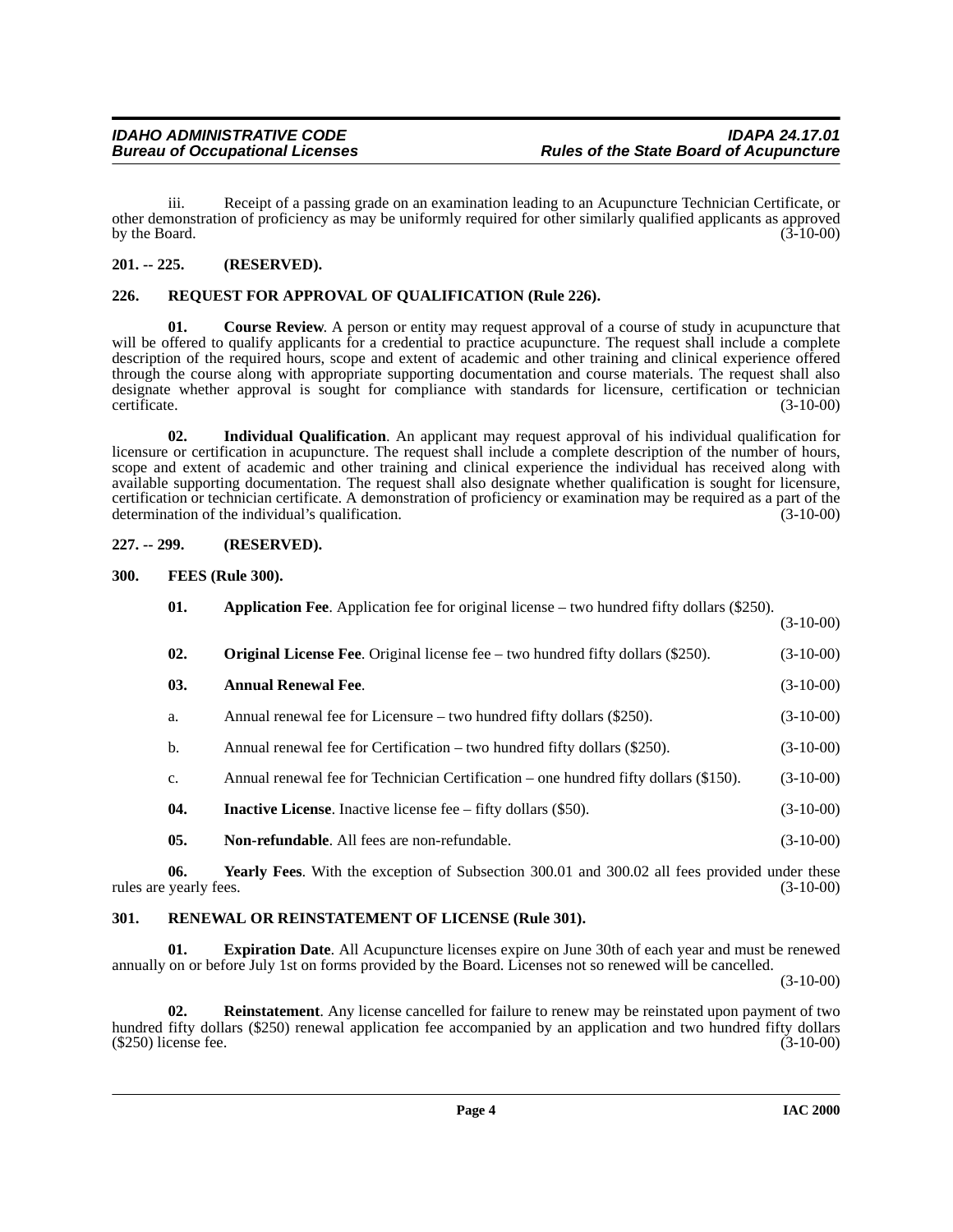#### <span id="page-4-0"></span>**302. RENEWAL REQUIREMENT (Rule 302).**

<span id="page-4-17"></span><span id="page-4-15"></span><span id="page-4-11"></span>

| 01.            | <b>Active Status.</b> Each renewal application must be accompanied by: | $(3-10-00)$ |
|----------------|------------------------------------------------------------------------|-------------|
| а.             | The established fee: and                                               | $(3-10-00)$ |
| $\mathbf{b}$ . | Renewal application.                                                   | $(3-10-00)$ |

**02. Inactive Status**. A practitioner may request in writing to be placed on inactive status and pay the inactive status fee. Such request must be made no later than July 1st, otherwise the license shall be deemed cancelled for failure to renew. (3-10-00)

<span id="page-4-13"></span>**03. Definition Of Inactive Status**. "Inactive" status means a holder of an Idaho Acupuncture license which may be made active by paying the renewal application fee. Until payment of said fee, such individual may not practice acupuncture in the state of Idaho. (3-10-00)

## <span id="page-4-1"></span>**303. -- 399. (RESERVED).**

#### <span id="page-4-18"></span><span id="page-4-2"></span>**400. SCOPE OF PRACTICE OF ACUPUNCTURE (Rule 400).**

The Board recognizes that the practice of acupuncture is widely utilized as a treatment modality and that acupuncture may be appropriately and effectively utilized within various disciplines. The Board also finds that regulation of the scope of practice for practitioners is appropriate to protect the health, safety and welfare of the people of Idaho. Upon being granted a credential to practice acupuncture, a practitioner is authorized to provide only acupuncture services and treatments for which that practitioner has been appropriately trained and prepared by Board approved education or practical experience. Information contained within the application or otherwise included in the credential file maintained by the Board for that practitioner shall be prima facie evidence of the practitioner's education and experience. It is the responsibility of the individual practitioner to ensure that the information in his credential file is accurate, complete and supplemented timely. (3-10-00) accurate, complete and supplemented timely.

#### <span id="page-4-16"></span><span id="page-4-3"></span>**401. RECORDS (Rule 401).**

A practitioner shall keep accurate records of each patient the practitioner treats. The records shall include the name of the patient, the indication and nature of treatment given, and any other relevant data deemed important by the practitioner. Records shall be kept on file for a minimum of five (5) years and shall be open to inspection at any time by the Board or its duly authorized representative and shall be made available to the patient on request. (3-10-00)

## <span id="page-4-4"></span>**402. -- 499. (RESERVED).**

## <span id="page-4-19"></span><span id="page-4-5"></span>**500. USE OF BUSINESS NAME OR TRADE NAME (Rule 500).**

A business name or trade name used by a practitioner shall be registered with the Board within five (5) business days from commencement of using such name. (3-10-00) from commencement of using such name.

## <span id="page-4-6"></span>**501. -- 524. (RESERVED).**

## <span id="page-4-14"></span><span id="page-4-7"></span>**525. DISPLAY OF LICENSE (Rule 525).**

The license shall be conspicuously displayed in the office of the Practitioner. (3-10-00)

## <span id="page-4-8"></span>**526. -- 550. (RESERVED).**

## <span id="page-4-12"></span><span id="page-4-9"></span>**551. CHANGE OF ADDRESS (Rule 551).**

A practitioner shall notify the Board of any change of address within thirty (30) days of the change. (3-10-00)

## <span id="page-4-10"></span>**552. -- 999. (RESERVED).**